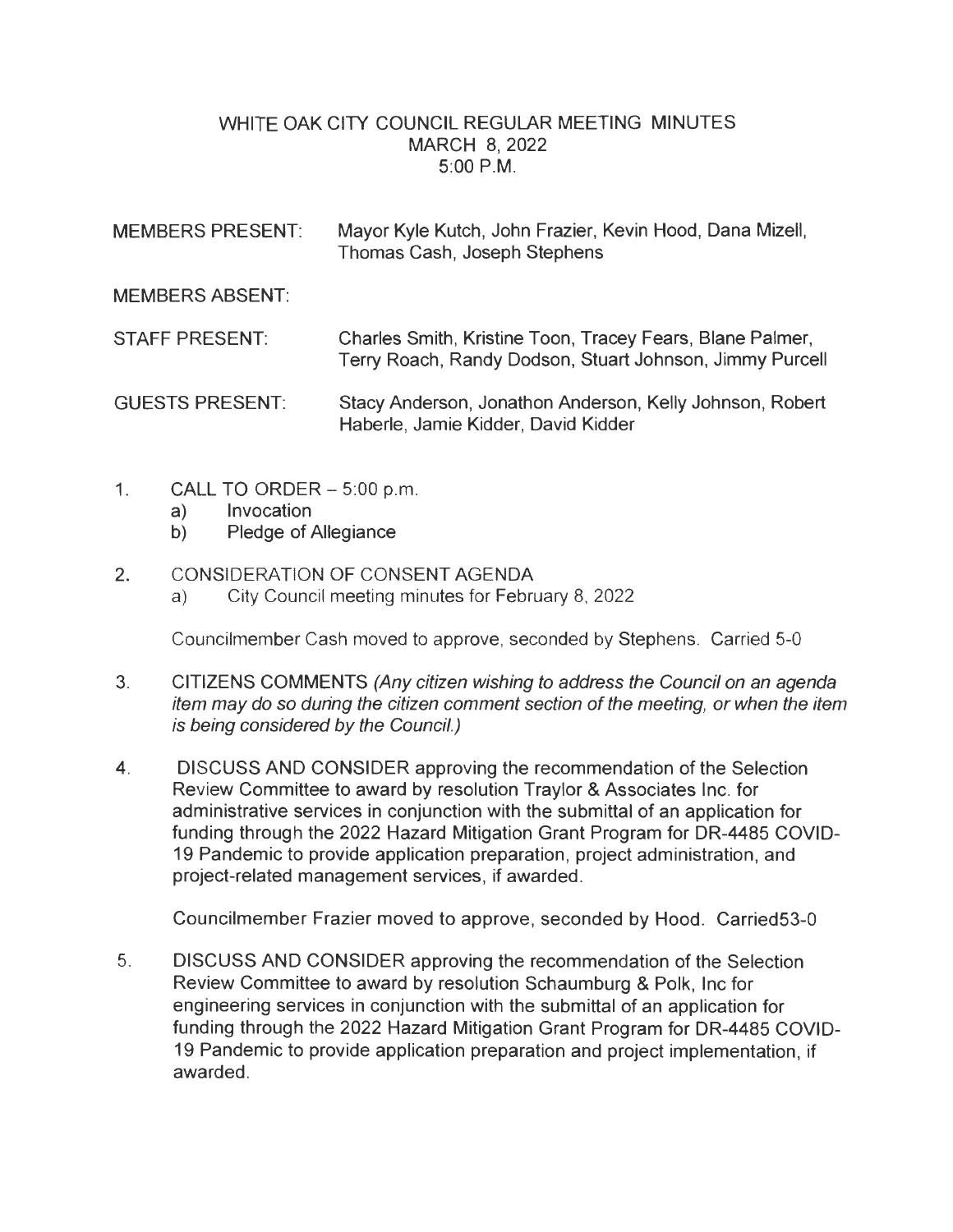Councilmember Hood moved to approve, seconded by Councilmember Cash. Carried 5-0.

6. DISCUSS AND CONSIDER approving the lnterlocal Cooperation Contract Tax Collection Agreement with Gregg County.

Councilmember Stephens moved to approve, seconded by Mizell. Carried 5-0

7. CONSIDER AND/OR APPROVE ordinance declaring the unopposed candidates for the offices of Mayor, Councilmember Place 4 and Place 5 as elected and cancelling the election for May 7, 2022; Certification of Unopposed Candidates; Order of Cancellation

Councilmember Mizell moved to approve, seconded by Stephens. Carried 5-0

- 8. OATH OF OFFICE for Mayor and City Councilmembers Place 4 and Place 5
- 9. CONSIDERATION to join as a party in the Teva Texas State-Wide Opioid settlement. Councilmember Cash moved to approve, seconded by Councilmember. Carried 5-0
- 10. CONSIDERATION of White Oak ISO Resolution to sell property to John and Tina Milwood

Councilmember Fraizer moved to approve, seconded by Councilmember Hood. Carried 5-0

- 11 . EXECUTIVE SESSION pursuant to Government Code §551.074 and Government Code§ 551.072 regarding
	- a) Regarding Continued Employment of Jamie Kidder
	- b) The City Manager Position
	- c) Real Property Exchange

Council recessed into closed session at 5: 13 p.m.

12. RECONVENE into open session and take any action necessary regarding real property exchange.

> a) Regarding Continued Employment of Jamie Kidder – Delegate to Charlie **Smith**

- b) The City Manager Position No action taken
- c) Real Property Exchange except movement Charlie Smith to get more information